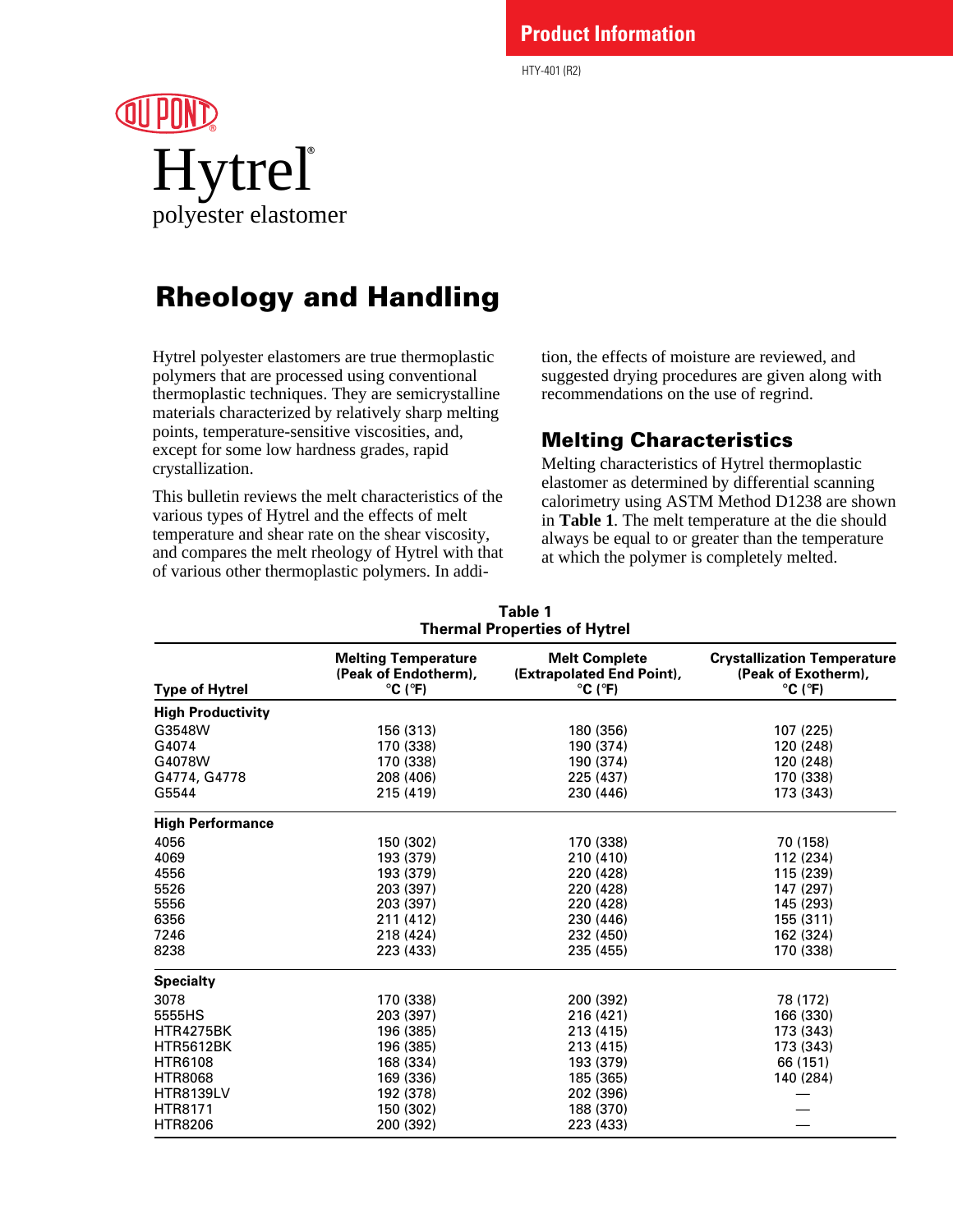### Melt Rheology

The effect of shear rate on viscosity at typical processing temperatures for the basic types of Hytrel is shown in **Figure 1**. The viscosity versus shear rate curves for polymers of Hytrel are relatively flat, especially at low shear rates. Viscosity does not decrease with increasing shear rate as much as for some other polymers. This means that the resistance to flow of polymers of Hytrel with increases in screw or ram speed may be somewhat greater than experienced with some other polymers. This can result in higher torque or injectionpressure requirements.

The effect of temperature change on polymer melt viscosity for shear rates of 100 and 1000  $sec^{-1}$  are shown in **Figures 2** and **3**, respectively. A significant change in melt viscosity can be effected by a nominal change in melt temperature. Therefore, injection molding processing temperatures are often increased to reduce viscosity and facilitate mold filling. Conversely, in extrusion the melt temperature can be decreased to provide greater melt strength for dimensional stability of the extrudate.

The effect of injection pressure on melt flow of Hytrel through long narrow channels is shown in **Figures 4** and **5**. Increases in flow can also be attained by increasing melt or mold temperatures. Because of the rapid crystallization rate and viscosity/shear rate characteristics of Hytrel, relatively high pressures or high melt temperatures are required to fill long shallow cavities, especially below 1.6 mm (1/16 in) cavity depth.

The melt viscosity characteristics of Hytrel enable these polymers to be used in a wide range of processing techniques, from low shear operations (such as rotational molding) to medium and high shear operations (such as extrusion and injection molding). Very high viscosity grades, HTR5612BK and HTR4275BK are designed primarily for blow molding and extrusion. **Figure 6** compares the melt viscosity versus temperature relationships for polymers of Hytrel with various other thermoplastic polymers.



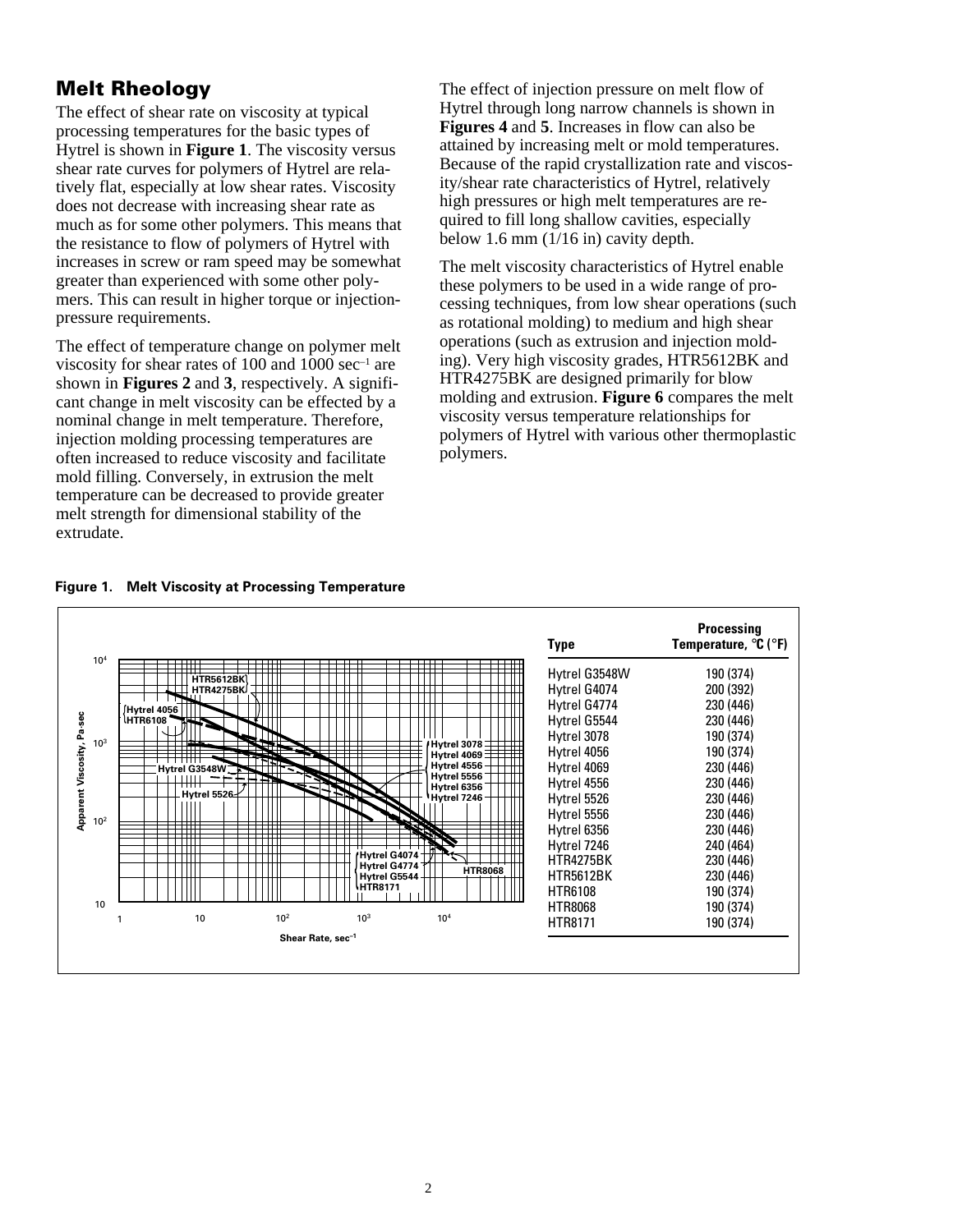

**Figure 2. Shear Melt Viscosity versus Temperature at a Shear Rate of 100 sec–1**



**Figure 4. Snake Flow at Processing Temperature Figure 5. Snake Flow at Processing Temperature**





**Figure 3. Shear Melt Viscosity versus Temperature at a Shear Rate of 1000 sec–1**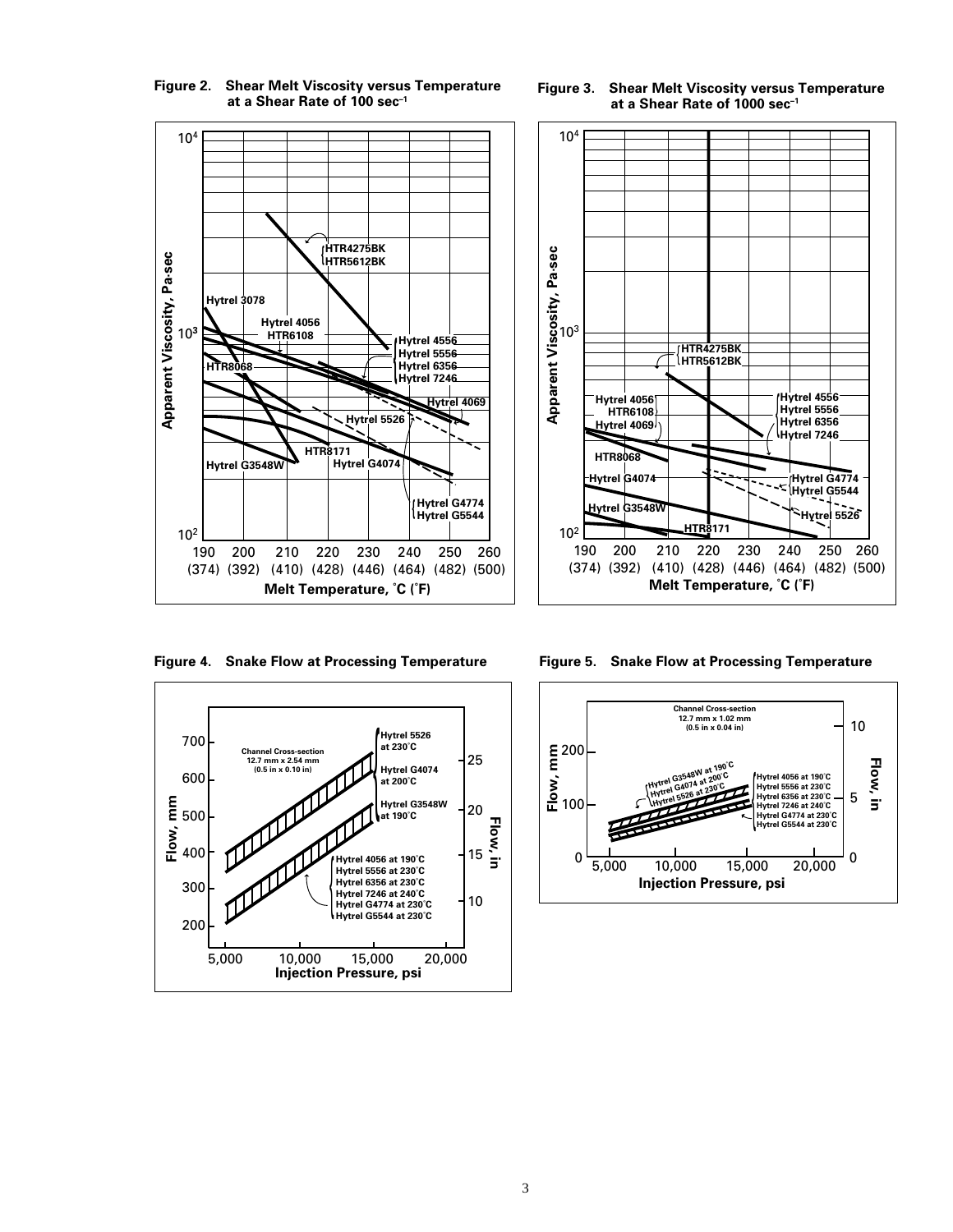

**Figure 6. Apparent Melt Viscosity versus Temperature at a Shear Rate of 1000 sec–1**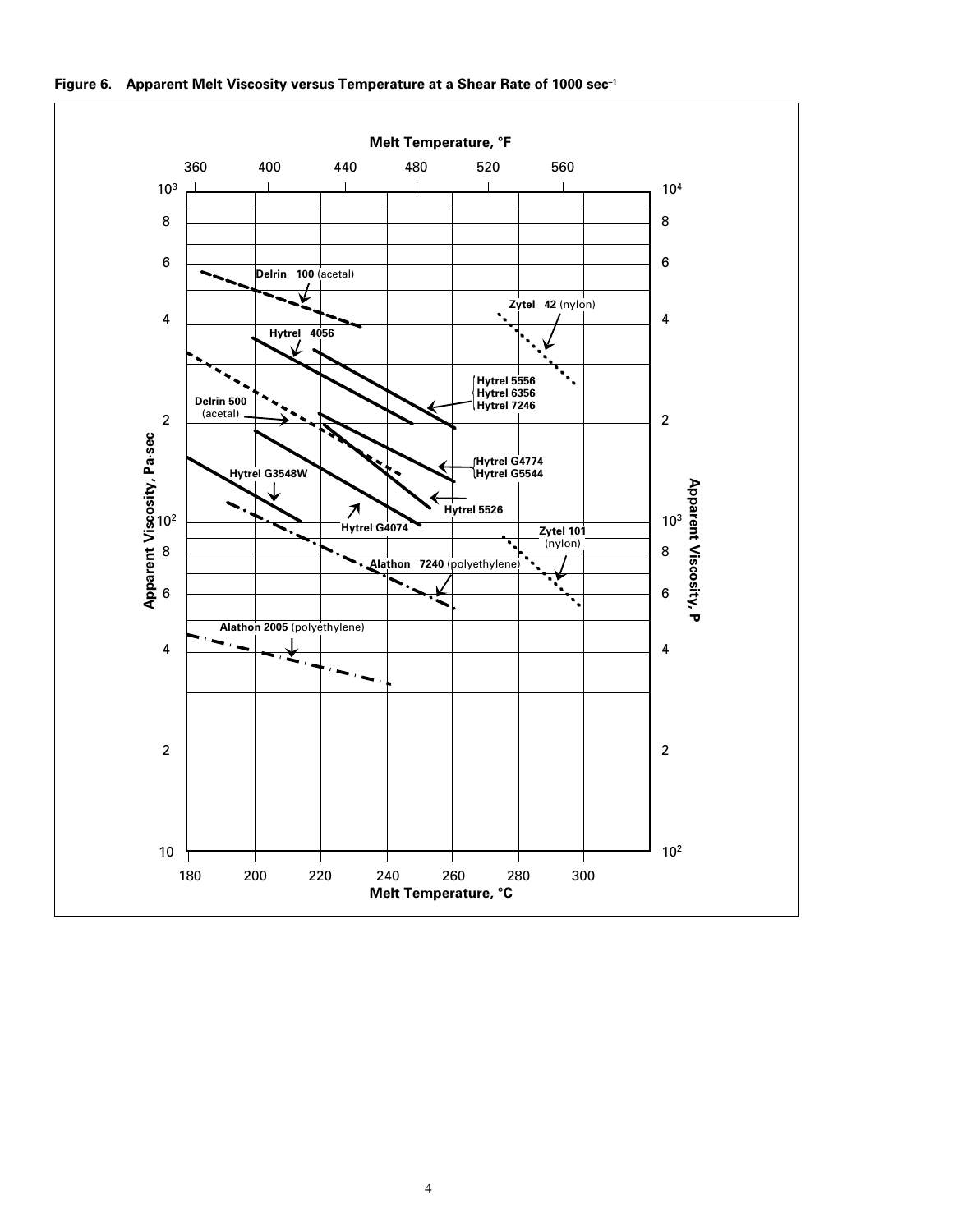### Handling Precautions

All safety practices normally followed in the handling and processing of thermoplastic polymers should be followed for Hytrel polyester elastomer. The polymer is not hazardous under normal shipping and storage conditions. During processing, particularly if recommended temperatures and holdup times are exceeded to any great degree, Hytrel may degrade and decompose with evolution of gaseous products. Potential hazards from these gaseous decomposition products include "blowback" through the hopper, fire, and exposure to toxic vapors (principally tetrahydrofuran). As with all thermoplastics, thermal burns from contact with molten polymer are a potential hazard. Before processing Hytrel, read bulletin "Handling and Processing Precautions for Hytrel," and observe the precautions recommended therein.

Compounding ingredients or additives may present hazards during handling and use. Before proceeding with any compounding or processing work, consult and follow label directions and handling precautions from suppliers of all ingredients, as per MSD sheets.

For specific processing recommendations, please refer to the following publications:

| <b>Bulletin</b> | Title                                                              |
|-----------------|--------------------------------------------------------------------|
| <b>HYT-201</b>  | Handling & Processing Precautions<br>for Hytrel                    |
| H-33430         | <b>Hytrel Injection Molding Guide</b>                              |
| HYT-403 (R2)    | <b>Extrusion of Hytrel</b>                                         |
| HYT-409 (R1)    | <b>Melt Casting</b>                                                |
| HYT-451 (R1)    | <b>Rotational Molding of Hytrel</b><br><b>Polyester Elastomers</b> |
| HYT-452 (R1)    | Blown Film of Hytrel Polyester<br>Elastomers                       |

### Drying

Hytrel polyester elastomer must be dried prior to processing. It is critical to ensure that the resin is dry during processing to make quality parts that would give good service performance.

Hytrel is resistant to hydrolysis. It does not react with moisture in the air, but will absorb the moisture if left exposed. Equilibrium moisture levels as determined by ASTM D570 depend on grade (see **Table 2**).

At temperatures substantially above the melting point, excess moisture causes hydrolytic degradation of the polymer. Such degradation results in

poor physical properties and brittleness. No visual defects may be apparent but poor in-service performance can occur, particularly at low temperatures.

Generally, no degradation of the polymer or imperfections in the molding or extrusion occur if the moisture content is less than 0.10%, the maximum moisture specification for all grades of Hytrel. When dry polymer is subjected to 50% relative humidity, 0.10% moisture increase occurs in about 2 hr, whereas at 100% relative humidity, it occurs in less than 1 hr (see **Figure 7**). Therefore, pellets so exposed should be redried before use.

When drying Hytrel, dehumidified air ovens are recommended. Effective drying with such ovens takes place in 2–3 hr at  $100^{\circ}$ C (212°F) or overnight at 70°C (158°F).\* Drying ovens without dehumidifiers may be used but will require 4–6 hr or more, depending on the quantity being dried. Even then, these ovens may not be adequate during periods of high humidity.

\* It is critical to ensure that the dehumidifying medium is dry prior to the drying of Hytrel.

| <b>Equilibrium Moisture Levels of Hytrel</b> |                                                     |  |  |  |
|----------------------------------------------|-----------------------------------------------------|--|--|--|
| <b>Type of Hytrel</b>                        | <b>Equilibrium Moisture</b><br>Level, % after 24 hr |  |  |  |
| <b>High Productivity</b>                     |                                                     |  |  |  |
| G3548W                                       | 5.0                                                 |  |  |  |
| G4074                                        | 2.1                                                 |  |  |  |
| G4078W                                       | 3.0                                                 |  |  |  |
| G4774, G4778                                 | 2.5                                                 |  |  |  |
| G5544                                        | 1.5                                                 |  |  |  |
| <b>High Performance</b>                      |                                                     |  |  |  |
| 4056                                         | 0.6                                                 |  |  |  |
| 4069                                         | 0.7                                                 |  |  |  |
| 4556                                         | 0.6                                                 |  |  |  |
| 5526                                         | 0.5                                                 |  |  |  |
| 5556                                         | 0.5                                                 |  |  |  |
| 6356                                         | 0.3                                                 |  |  |  |
| 7246                                         | 0.3                                                 |  |  |  |
| 8238                                         | 0.3                                                 |  |  |  |
| <b>Specialty</b>                             |                                                     |  |  |  |
| 3078                                         | 3.0                                                 |  |  |  |
| 5555HS                                       | 0.7                                                 |  |  |  |
| <b>HTR4275BK</b>                             | 0.3                                                 |  |  |  |
| <b>HTR5612BK</b>                             | 0.4                                                 |  |  |  |
| <b>HTR6108</b>                               | 0.2                                                 |  |  |  |
| <b>HTR8068</b>                               | 1.9                                                 |  |  |  |
| <b>HTR8139LV</b>                             | 0.7                                                 |  |  |  |
| <b>HTR8171</b>                               | 54                                                  |  |  |  |
| <b>HTR8206</b>                               | 30                                                  |  |  |  |

**Table 2 Equilibrium Moisture Levels of Hytrel**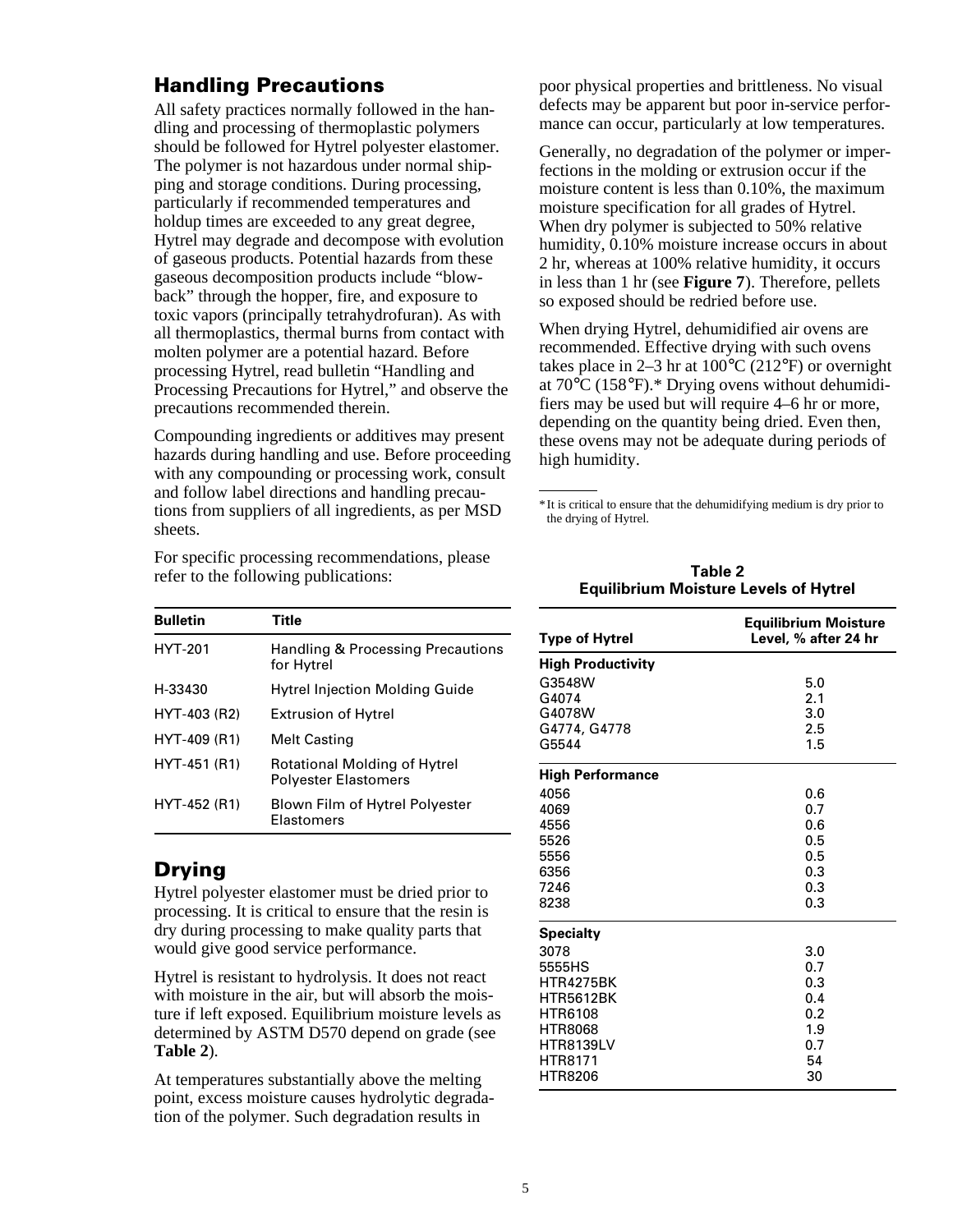

#### **Figure 7. Moisture Absorption at Ambient Temperature—Hytrel 5556**

## Regrind

The unusually good melt stability and completely thermoplastic nature of Hytrel allow use of scrap moldings and extrusions. Hytrel can be reground and blended with virgin polymer at a level up to 50%. Keep the heat history of the regrind as low as practical to maintain the high quality of the polymer. If a higher level of rework is used, exercise care to ensure that it is not degraded and is free from foreign matter. To prevent any contamination the grinder should be thoroughly cleaned in the beginning.

Melt flow rate checks are a practical way to monitor quality of regrind on representative samples. Recommendations for usage levels of regrind based on melt flow rate are shown in **Table 3**.

Melt flow rate, in effect, measures restricted flow of molten polymer and thus inversely relates to viscosity. A range of typical values for various grades of Hytrel are given in **Table 4**. The higher the index, the lower the viscosity, and, therefore, the molecular weight—thus it is an indication of polymer degradation. As an example from **Table 3**, up to 50% of the feedstock of Hytrel 4056 can be reground provided that the regrind has a melt index of 8 g/10 min or less. Other grades of Hytrel will follow similar patterns.

**Figure 8. Drying with Dehumidified Air— Hytrel 4056**



Chop scrap into chips approximately the same size as the original pellets. Use a scrap grinder with well adjusted, sharp knives shaped for polyethylene cutting to produce clean, sharp regrind. Size reduction is accomplished by cutting, not by fracture or impact.

Dry all regrind and blend well with virgin polymer to ensure uniform quality.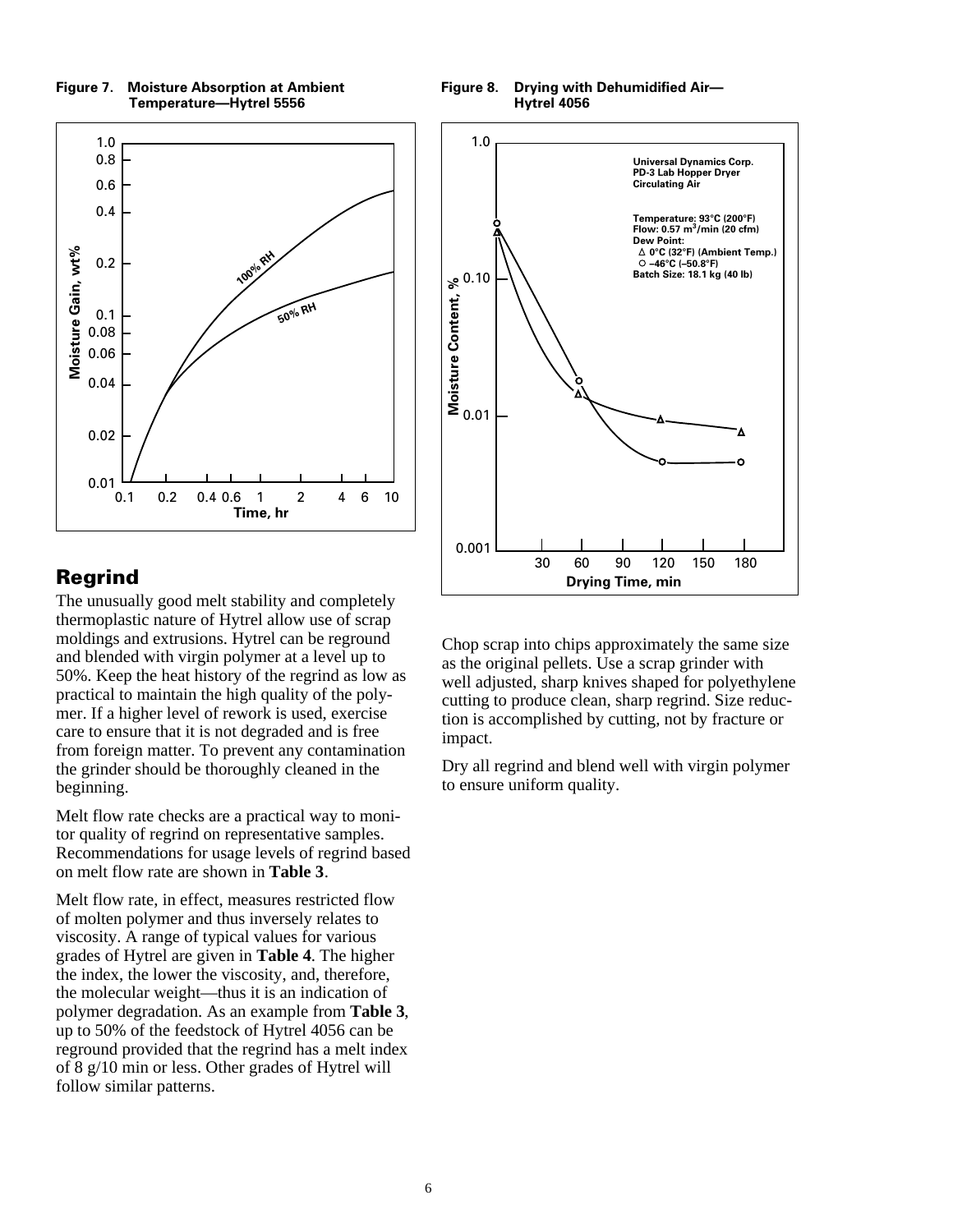| <b>Type of Hytrel</b> | <b>Melt Flow Rate</b><br>Spec. Range, g/10 min* | <b>Max. Regrind</b><br>Usage, % | Max. Allowable<br><b>Melt Flow Rate of Regrind,</b><br>$g/10$ min |
|-----------------------|-------------------------------------------------|---------------------------------|-------------------------------------------------------------------|
| 4056                  | 4.1–6.5 at 190 $\degree$ C (374 $\degree$ F)    | 25<br>50                        | 10<br>8                                                           |
| 5526                  | 14-21 at 220°C (428°F)                          | 25<br>50                        | 31<br>25                                                          |
| 5556                  | 5-9 at 220°C (428°F)                            | 25<br>50                        | 15<br>11                                                          |
| 6356                  | 7–10.5 at 230 $\degree$ C (446 $\degree$ F)     | 25<br>50                        | 14<br>11                                                          |
| 7246                  | 10.5–15 at 240 $\degree$ C (464 $\degree$ F)    | 25<br>50                        | 21<br>17                                                          |
| 5555HS                | 7-10 at 220°C (428°F)                           | 25<br>50                        | 15<br>12                                                          |

### **Table 3 Recommended Usage Levels for Regrind of Hytrel**

\*ASTM Method D1238, 2.16 kg load

| <b>Type of Hytrel</b>    | <b>Melt Flow Rate,</b><br>g/10 min, 2.16 kg load | <b>Test Temperature,</b><br>$^{\circ}$ C ( $^{\circ}$ F) |
|--------------------------|--------------------------------------------------|----------------------------------------------------------|
| <b>High Productivity</b> |                                                  |                                                          |
| G3548W                   | 10                                               | 190 (374)                                                |
| G4074                    | 5.2                                              | 190 (374)                                                |
| G4078W                   | 5.4                                              | 190 (374)                                                |
| G4774, G4778             | 12                                               | 230 (446)                                                |
| G5544                    | 12.5                                             | 230 (446)                                                |
| <b>High Performance</b>  |                                                  |                                                          |
| 4056                     | 5.3                                              | 190 (374)                                                |
| 4069                     | 8.5                                              | 220 (428)                                                |
| 4556                     | 12                                               | 230 (446)                                                |
| 5526                     | 18                                               | 220 (428)                                                |
| 5556                     | $\overline{7}$                                   | 220 (428)                                                |
| 6356                     | 8.5                                              | 230 (446)                                                |
| 7246                     | 12.5                                             | 240 (464)                                                |
| 8238                     |                                                  |                                                          |
| <b>Specialty</b>         |                                                  |                                                          |
| 3078                     | 5                                                | 190 (374)                                                |
| 5555HS                   | 0.5                                              | 220 (428)                                                |
| <b>HTR4275BK</b>         | 1.8                                              | 230 (446)                                                |
| <b>HTR5612BK</b>         | 3                                                | 230 (446)                                                |
| <b>HTR6108</b>           | 5.2                                              | 190 (374)                                                |
| <b>HTR8068</b>           | 4.6                                              | 190 (374)                                                |
| <b>HTR8139LV</b>         | 3.3                                              | 230 (446)                                                |
| HTR8171                  | 9                                                | 190 (374)                                                |
| <b>HTR8206</b>           | 12                                               | 230 (446)                                                |

**Table 4 Typical Melt Flow Rate Values of Hytrel**